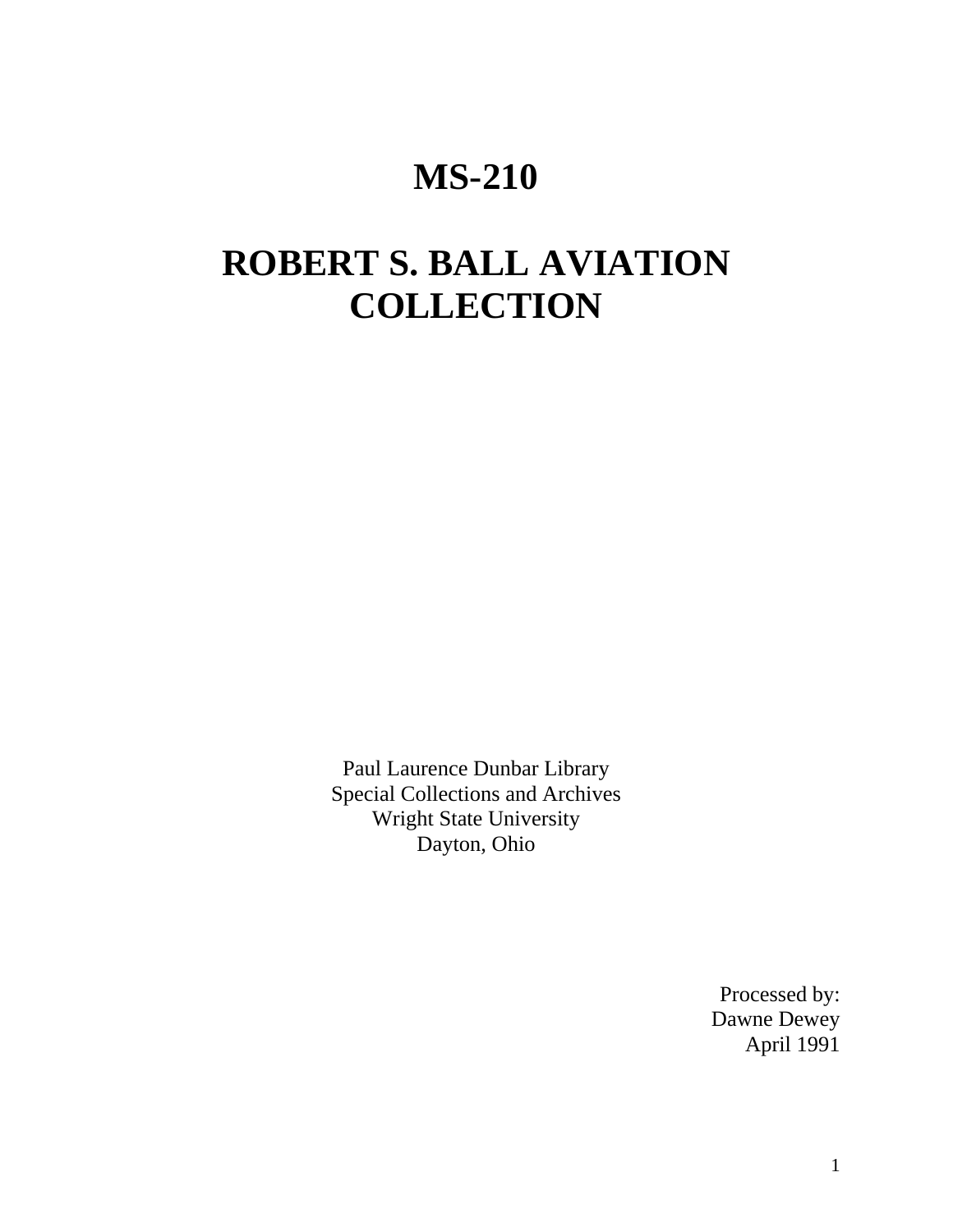#### **INTRODUCTION**

The Robert S. Ball Aviation Collection consists of magazine articles, books, correspondence, and miscellaneous items from the news reporting career of Robert S. Ball, aviation editor for the Detroit News from 1954 to his death in 1961. The collection was accessioned into Special Collections and Archives on January 30, 1991. It was donated by James E. Lacey, nephew of Robert Ball, on behalf of his aunt, Marion S. Rau (Marion Ball). The collection covers the years 1911 to 1982 and includes Ball's draft of an article on Charles Taylor, mechanic for the Wright Brothers, as well as an autographed copy of a photograph of Amelia Earhart.

The collection is arranged into the following series:

| Series I  | Articles      |
|-----------|---------------|
| Series II | Miscellaneous |

There are no restrictions on the use of this collection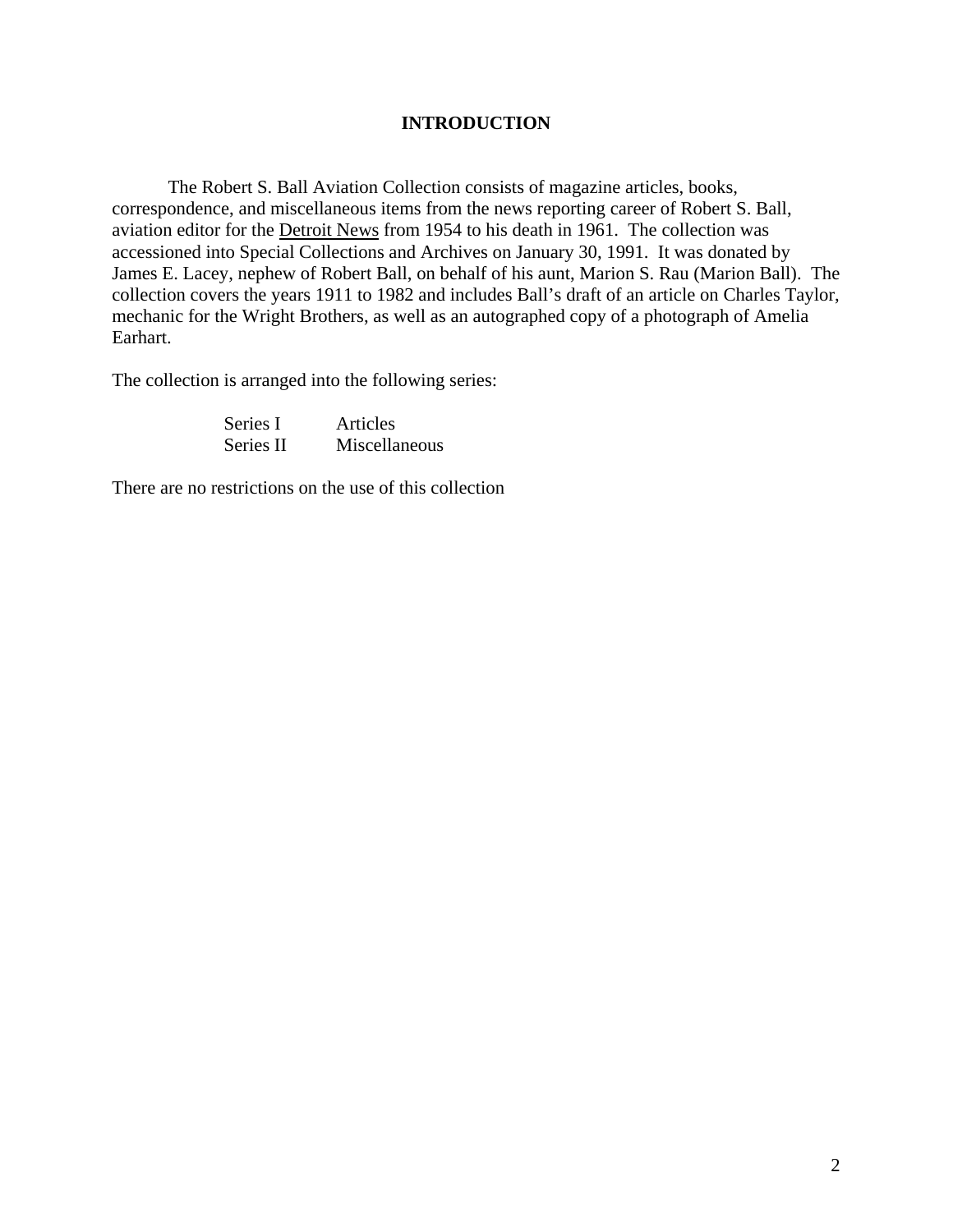#### **BIOGRAPHICAL SKETCH**

Robert S. Ball was a prize winning writer, news reporter, and editor who specialized in space, aviation, and labor reporting. He was born in Washington, D.C., on October 5, 1911, to Dr. Carleton Ball, government agronomist, and Bertha Ball. He graduated from Central High School and attended George Washington University. He became a reporter for the Washington Daily News in 1931 and later succeeded Ernie Pyle, famous WWII war correspondent, as Aviation Editor. In 1935, Ball joined the Detroit News, serving as assistant aviation editor and general contractor, later becoming aviation editor.

He served in the 95<sup>th</sup> Infantry Division in Europe during WWII and was twiced awarded the Bronze Star. From 1951 to 1953, he served as administrative assistant to U.S. Senator Blair Moody. He married Marion Lacey, another Moody staff member, on December 6, 1952.

In 1953, Ball returned to the Detroit News. From 1954 to 1961, he served as Aviation Editor of the Detroit News Washington Bureau.

He covered the teamsters' career of James R. Hoffa. He was a close acquaintance of William B. Stout, aviation pioneer, Charles Taylor, Wright Brothers mechanic, and aviators Amelia Earhart and Jacqueline Cochrane. He was a member of the National Press Club and the Aviation Writers Association.

Ball was the author of numerous articles and a book entitled *A Chronology of Michigan Aviation, 1834-1953.* 

Diagnosed with cancer in May 1959, Ball fought the disease with courage and determination, while still continuing to report the news. His last story was the coverage of the first American in space, may 1961.

Robert S. Ball died July 8, 1961 in Washington, D.C.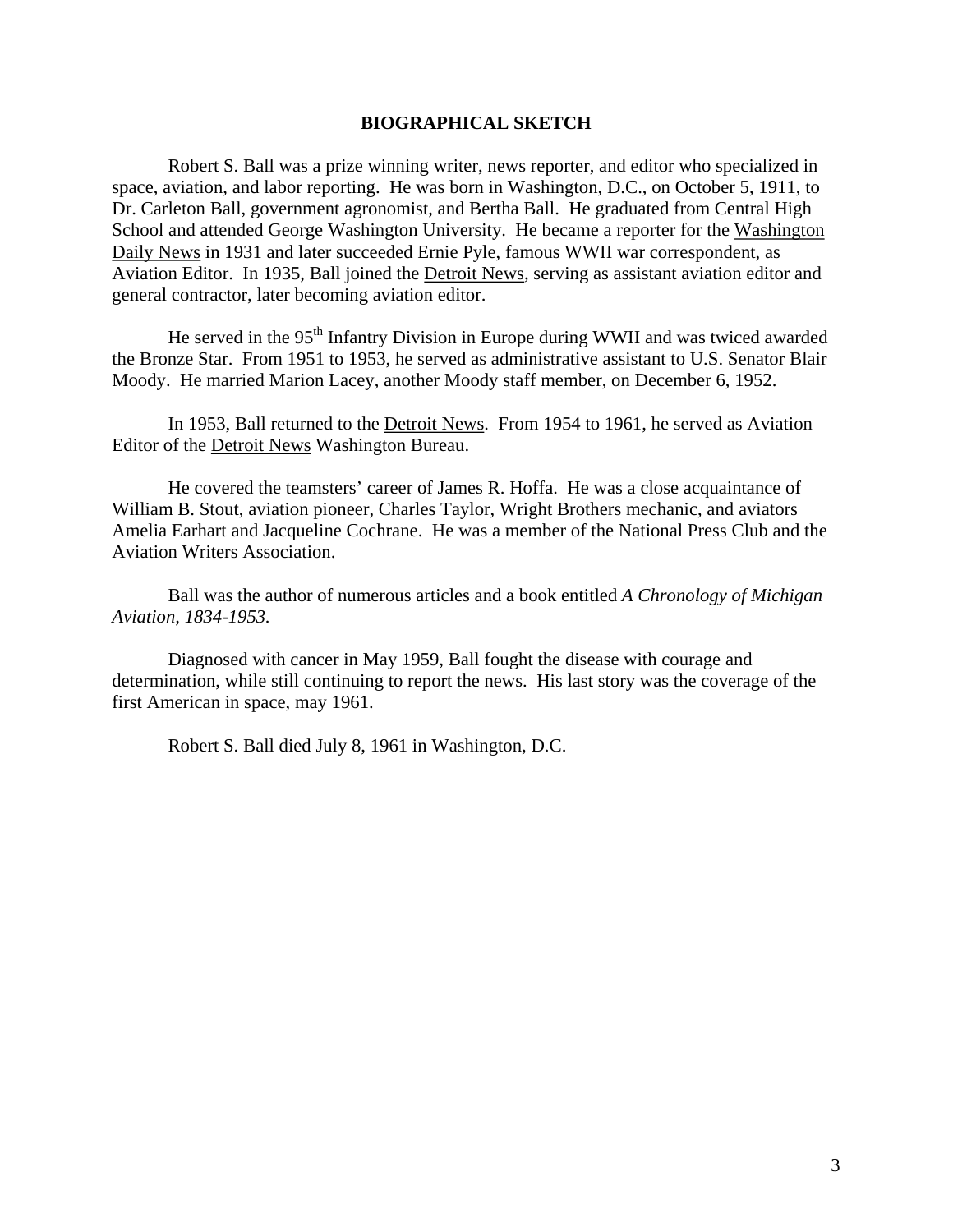#### **SCOPE AND CONTENT NOTE**

Series I, Articles, consists of four items, three of which are articles written by Robert Ball about aviation subjects. The fourth article was written by Lauren D. Lyman about Charles Lindbergh.

Series II, Miscellaneous, consists of a variety of items. The series contains a signed photograph of Amelia Earhart and a piece of fabric from the aeroplane that made the first transcontinental flight in 1911. The series also contains a letter from the Smithsonian Institution to Mrs. Marion Rau (Marion Ball) returning the materials in this collection to Mrs. Rau and recommending they be donated to Wright State University's Special Collections and Archives. Finally, the last file contains newspaper clippings reporting the death of Robert Ball.